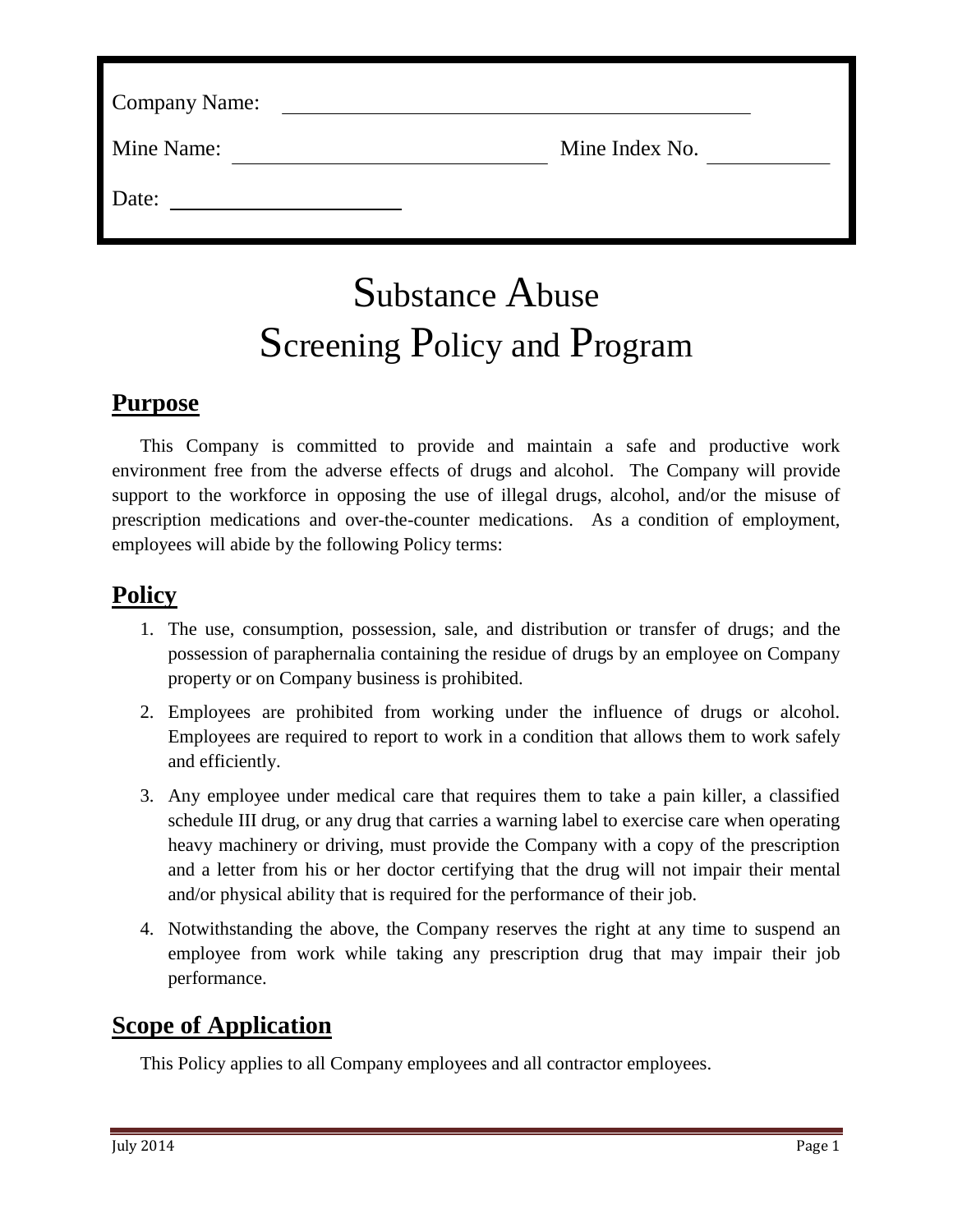## **Exceptions**

The use of prescription drugs in a manner approved by the employee's physician with the assurance that such usage will not impair safe job performance is not prohibited.

## **Testing**

All newly employed miners will be required to submit to a pre-employment drug screening. Such screening will consist of, at a minimum, a 10-panel urine test to be performed for the following substances:

- 1. Amphetamines,
- 2. Cannabinoids/THC,
- 3. Cocaine,
- 4. Opiates,
- 5. Phencyclidine (PCP),
- 6. Benzodiazepines,
- 7. Propoxyphene,
- 8. Methadone,
- 9. Barbiturates, and
- 10. Synthetic narcotics

Samples will be collected by providers who are certified as complying with standards and procedures set out in the United States Department of Transportation's rule -- 49 CFR Part 40. Collected samples will be tested by laboratories certified by the United States Department of Health and Human Services, Substance Abuse and Mental Health Services Administration (SAMHSA).

Screenings May Also Be Required When:

- 1. The Company has a reasonable suspicion that an employee has violated the Substance Abuse Policy.
- 2. An employee who works in a safety-sensitive environment and is involved in an on-thejob accident, as described herein. The Company may, in its exclusive discretion, waive the drug and/or alcohol test requirement of an accident victim.

Reasonable suspicion may be determined by an employee's performance, appearance, or conduct drawn from specific facts as observed by the Company, including but not limited to, exhibiting unusual behavior on the job or a questionable pattern of absences. The Company will, in its sole discretion, determine the existence of such reasonable suspicions.

The DM will be notified within seven (7) days of any of the following events:

1. Failure of any pre-employment substance abuse screening tests.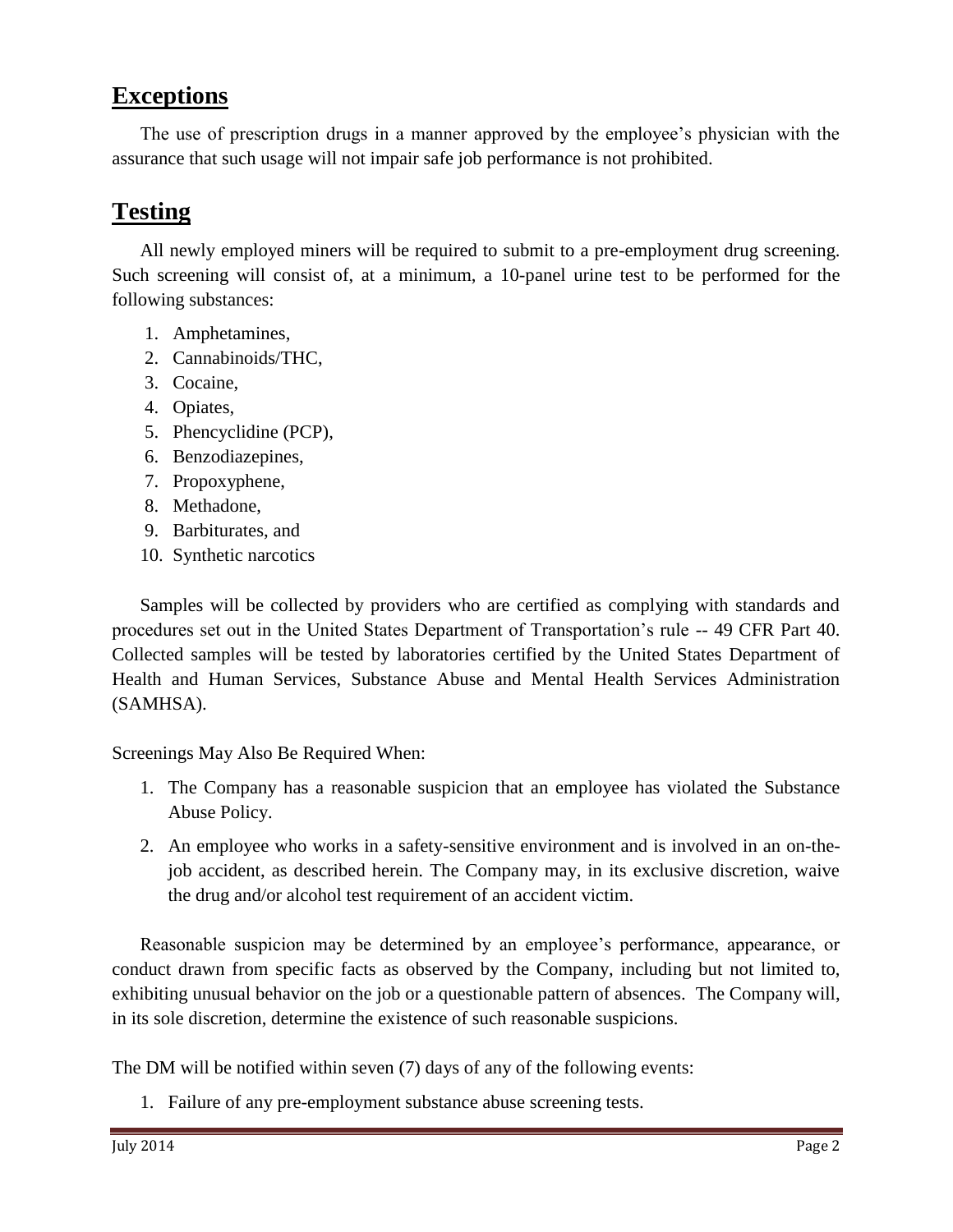- 2. Discharging a miner due to violation(s) of the Company's substance or alcohol abuse policies.
- 3. A miner testing positive for intoxication while on duty status.
- 4. A miner testing positive for using any controlled substance without the prescription of a licensed prescriber and failing to complete the Operator's Substance Abuse Program.

#### *Notices submitted to the DM may result in the immediate suspension of all certificates held by the applicant, pending a hearing before the Board of Coal Mine Examiners.*

Accidents include:

- 1. On-the-job incidents in which the employee or another individual suffers injuries requiring medical attention or in which substantial damage to property or equipment occurs.
- 2. Incidents of so-called "near misses" which do not result in either physical injury or substantial equipment or property damage but could have potentially done so.
- 3. Employees operating Company vehicles will be subject to testing in any event when they have been cited for a moving violation.

Management, at its exclusive initiative, may conduct random drug and alcohol testing. The random testing pool will include any employee who works in a safety-sensitive environment. Employees will be tested on a randomly selected basis; in that, when random testing takes place, all employees that are randomly selected will be tested.

An employee who is being tested must sign an appropriate form or forms to authorize the testing and to release the results thereof to the Company. A refusal to sign such forms will be considered a violation of the Policy and the employee will be subject to discipline up to and including termination.

In the event that the test results are negative, no further action will be taken. If the test results are positive, the appropriate disciplinary action will be taken, which may include termination of employment.

## **Disciplinary Action**

Employees found to be in violation of any part of this Policy, including a refusal to submit to a test, a search, or sign a required consent form, as provided for herein, will be subject to termination of employment on grounds of gross misconduct. Additionally, any employee convicted of violating a criminal drug statue, or who alters or attempts to alter the results of a drug or alcohol test will also be subject to disciplinary action, up to and including termination.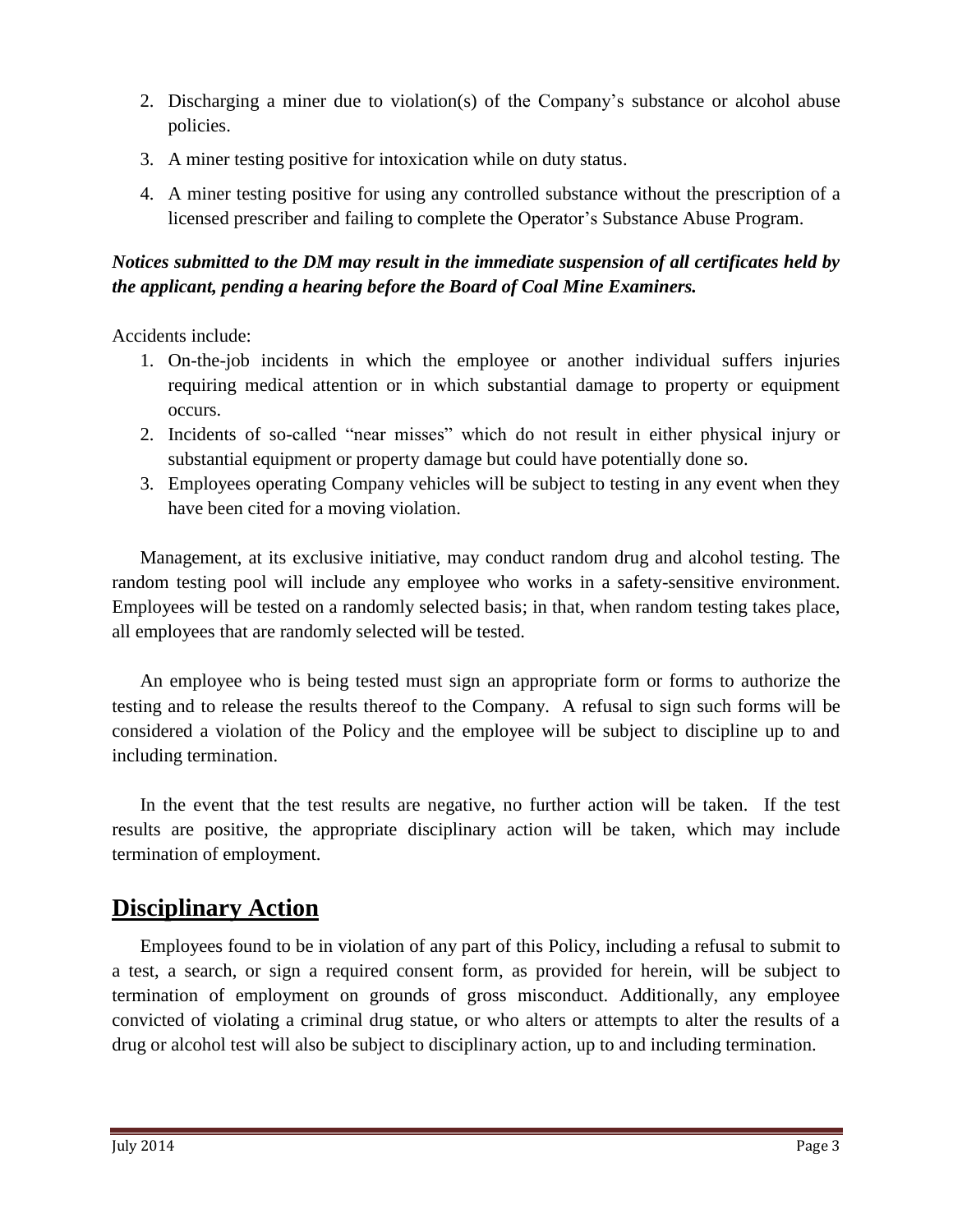### **Searches**

As a condition of employment, an employee's person may be searched if the Company has reasonable suspicion that the employee has violated this Policy. Further, an employee's locker, lunch box, tool box, or any container or vehicle used to transport objects on Company premises may be searched. By reporting to work, each employee shows his or her agreement to this Policy. Consequently, no employee should have any expectation of privacy in his or her locker, lunch box, tool box, or any container or vehicle used to transport objects on Company premises. Refusal to permit such a search is a violation of this Policy and the employee will be subject to discipline, up to and including termination.

# **Voluntary Rehabilitation**

It remains the Company's desire and intent to encourage any employee with a drug or alcohol abuse and/or dependence problem to seek professional assistance before an employee is subject to testing and the problem leads to an incident requiring disciplinary action. If an employee does not seek professional assistance before testing under this Policy or an incident requiring disciplinary action occurs, Voluntary Rehabilitation under this Policy will not be available to that employee.

Any employee who voluntarily reports a drug or alcohol abuse problem to the Company will be permitted to take personal leave in order to obtain substance abuse counseling. This leave is conditioned upon the employee actually enrolling in a rehabilitation program approved in advance by the Company.

The employee must pass a Company authorized drug or alcohol screen within 30 days from the last day worked or be terminated. If the employee passes the drug or alcohol screen within 30 days, he or she will be eligible to return to work, provided that there is an opening available for a job that the employee is qualified to perform. The employee will be subject to drug or alcohol screens without notice for the next 12 months as a condition for returning to work. If the employee fails any drug or alcohol screen, refuses to permit a required search, fails to sign a required consent form, alters or attempts to alter the results of a drug or alcohol test, or otherwise fails to successfully complete the rehabilitation program, he or she will be terminated.

This Policy does not require the Company to provide or pay for substance counseling or treatment beyond the level of benefits outlined in the Company's benefits plan summary descriptions.

## **Evidence**

Any evidence obtained by the Company of the unlawful use, consumption, possession, sale, distribution, or transfer of mind or behavior altering drugs or alcohol may be turned over to local or state law enforcement agencies for appropriate action.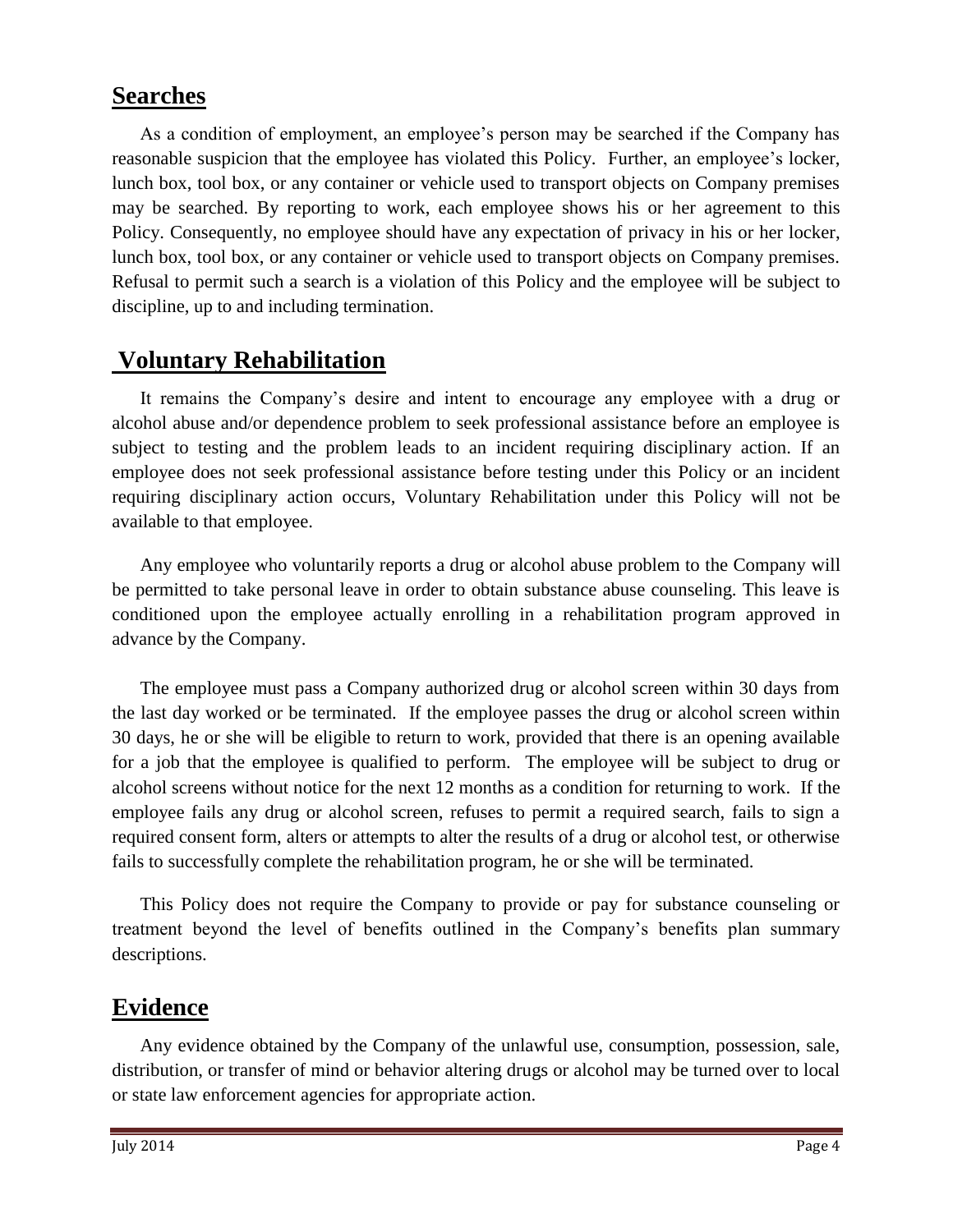The following cutoff levels will be used when negative for these drugs or metabolites and alcohol. All levels equal to or exceeding the following will be reported as positive:

| <b>DRUG CLASS</b>          | <b>SCREEN</b>         | <b>GC/MS</b>           |
|----------------------------|-----------------------|------------------------|
| Amphetamines               | $1000$ ng/ml          | $500$ ng/ml            |
| <b>Barbiturates</b>        | $300$ ng/ml           | $150$ ng/ml            |
| Benzodiazepines            | $300$ ng/ml           | $150$ ng/ml            |
| Marajuana Metabolites      | $50$ ng/ml            | $15$ ng/ml             |
| <b>Cocaine Metabolites</b> | $300$ ng/ml           | $150$ ng/ml            |
| Methadone                  | $300$ ng/ml           | $\overline{150}$ ng/ml |
| Opiates                    |                       |                        |
| Codeine                    | $300$ ng/ml           | $100$ ng/ml            |
| Morphine                   | $300$ ng/ml           | $100$ ng/ml            |
| Hydrocodone                | $300$ ng/ml           | $100$ ng/ml            |
| Hydromorpphone             | $300$ ng/ml           | $100$ ng/ml            |
| Oxycodone                  | $100$ ng/ml           | $100$ ng/ml            |
| Oxycontin                  | $300$ ng/ml           | $100$ ng/ml            |
| Propoxyphene               | $300$ ng/ml           | $150$ ng/ml            |
|                            |                       |                        |
| Phencyclidene              | $25$ ng/ml            | $25$ ng/ml             |
| Alcohol                    | .02% blood (grams per | .02% blood (grams per  |
|                            | deciliter)            | deciliter)             |